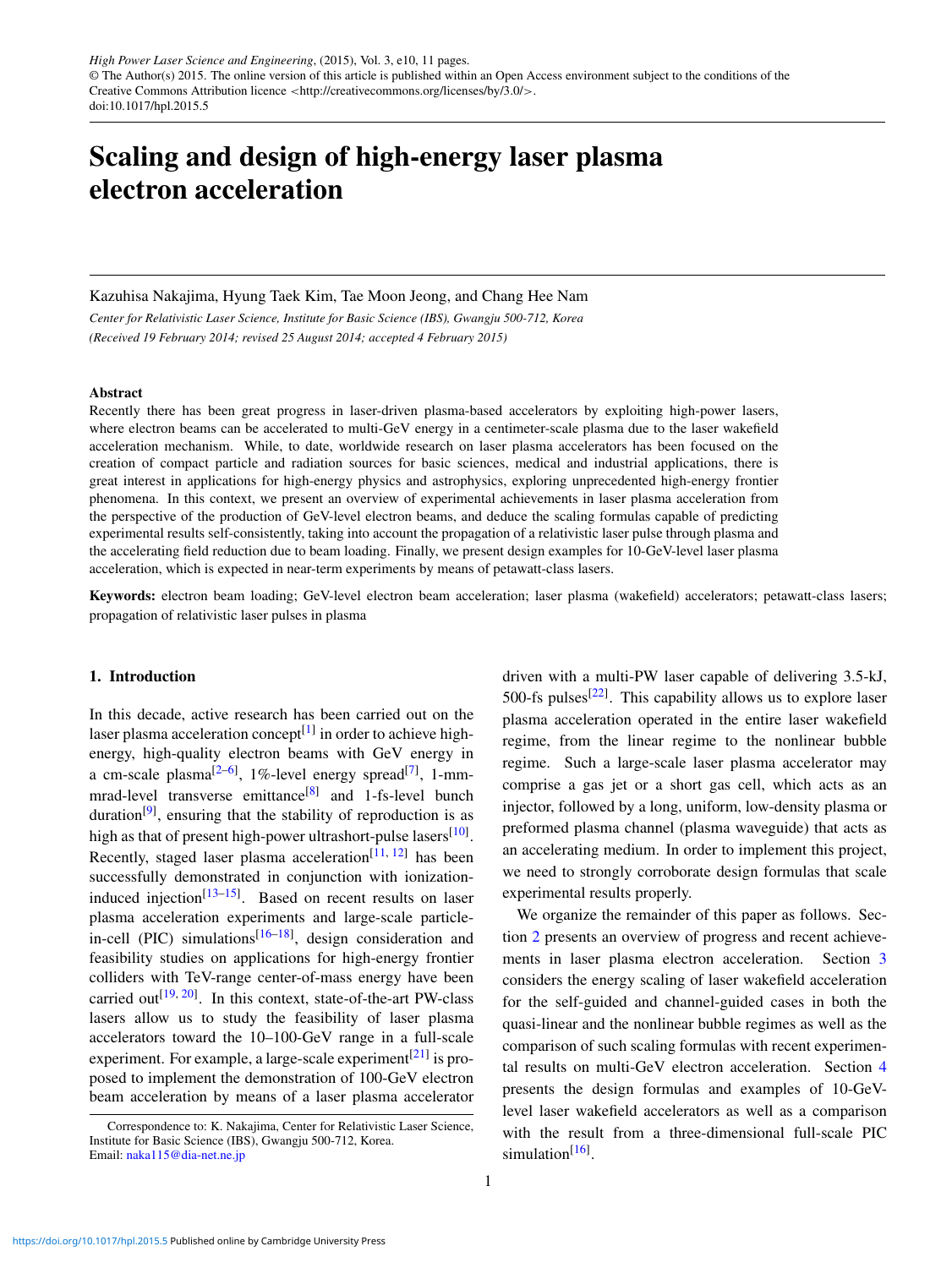# 2. Overview of laser plasma electron acceleration

Laser-driven plasma-based accelerators have evolved from a groundbreaking concept by Tajima and Dawson<sup>[1]</sup> into the reality of next-generation particle accelerator technologies. Relativistic electron beams from ultraintense laser plasma interactions can be conceived to be compact particle accelerators, inspiring a wide range of applications of unique particle beam and radiation sources such as  $THz^{[23]}$  and betatron x-ray radiation<sup>[24]</sup>. Furthermore, it is envisaged that laser plasma accelerators will downsize large-scale particle accelerators such as x-ray free-electron lasers $[25-28]$  and high-energy frontier colliders<sup>[19, 20]</sup> to a realistic extent in both dimensions and costs.

In fact, there has been significant experimental progress in laser wakefield acceleration of electron beams since the incipient experiments on laser wakefield accelerators successfully demonstrated ultrahigh gradient acceleration of the order of 100 GeV  $m^{-1}$ , using chirped pulse amplification lasers with 10-TW class peak power and 1 ps pulse duration<sup>[29, 30]</sup>. Such experiments are characterized in terms of the self-modulated wakefield regime<sup>[31]</sup>, where the laser power should be higher than the critical power for relativistic self-focusing and the laser pulse duration is longer than the plasma period. In this regime, the laser pulse undergoes temporal intensity modulation and self-guiding through nonlinear interactions with the plasma, so that largeamplitude plasma waves are resonantly excited. Ultimately, wave breakings occur, generating relativistic electrons to be randomly trapped and accelerated by wakefields throughout the acceleration distance. Therefore, electron beams produced from single-stage experiments showed energy spectra with 100% energy spread, as characterized by a Maxwellian distribution with the highest energy tail reaching at most 100  $\text{MeV}^{[32]}$ . The energy gain of accelerated electrons should be determined by the acceleration distance, which is restricted due to dephasing of electrons with respect to the correct acceleration phase of the wakefield and due to depletion of the laser pulse energy. For most experiments using a supersonic gas jet, the acceleration distance extends only to a few mm, so that the energy gain is limited to the order of 200 MeV<sup>[33]</sup>.

For many practical applications of electron beams, quality, stability and controllability of the beam performance such as energy, energy spread, emittance and charge are indispensable in addition to compact and robust features of accelerators. In this context, breakthrough experiments $[34-36]$  have succeeded in producing high-quality electron beams, so-called quasi-monoenergetic beams, with ultrashort pulses, small energy spread and low emittance. Quasi-monoenergetic electron beams have been obtained from the use of ultrashort laser pulses with durations of the order of several tens of femtoseconds and by controlling the plasma density precisely to make the dephasing length long enough to exceed the acceleration distance. Under these conditions, once the plasma electrons expelled by the ponderomotive force (radiation pressure) of the laser pulse form a plasma cavity called a 'bubble', then some of them are self-injected into the wakefield by a wavebreaking or restoring force exerted by an ion channel remaining unshielded behind the laser pulse. As a result of beam loading of trapped electrons, the nonlinear wakefield amplitude inside the bubble is reduced below the trapping threshold. Consequently, electrons trapped in the wakefield undergo the processes of acceleration and bunching toward the wave crest to increase their energy and brightness unless the acceleration distance exceeds the dephasing length. This is a scenario of quasi-monoenergetic electron beam acceleration, based on the self-injection mechanism in the bubble regime, which is visually shown by multidimensional PIC simulations<sup>[37, 38]</sup>.

Although self-injection is a robust method relying on selffocusing, self-compression of the laser pulse and expansion of the bubble<sup>[39]</sup> which occur during the propagation of relativistic laser pulses, initially heated (accelerated) electrons with large transverse momentum are injected into nonlinear wakefields that excite betatron oscillation of accelerated electrons due to the strong focusing field. Hence, if the self-injection and the deterioration of beam quality are suppressed, high-quality electron beams can be produced by controlled injection schemes such as colliding optical injection<sup>[40, 41]</sup>, density-transition injection<sup>[42]</sup> or density down-ramp<sup>[43]</sup> and ionization-induced injection<sup>[13–15]</sup> in the quasi-linear regime of wakefields driven by a laser pulse with a moderate intensity. These injection schemes provide us with high-quality electron beam injectors for the front end of multi-stage high-energy accelerators. As a simplest case, two-stage laser plasma acceleration has been successfully demonstrated in combination with ionization-induced injection $^{[11, 12]}$ .

For laser plasma acceleration reaching GeV-level energies, it is essential to propagate intense laser pulses over a centimeter-scale distance in underdense plasma. For this purpose, a preformed plasma density channel with a parabolic radial distribution<sup>[44]</sup> has been developed for guiding a laser beam over many Rayleigh lengths without diffraction which limits the acceleration distance to a few mm in a uniform plasma. Plasma density channels stabilize the propagation of relativistically intense laser pulses under a matched condition, preventing laser plasma nonlinear instabilities, such as filamentation and hosing which often occur in self-guiding<sup>[45, 46]</sup>. Therefore, the concept of channel-guided laser wakefield accelerators has been a longstanding proposal<sup>[47]</sup>. Employing a centimeter-scale plasma waveguide, experiments on GeV-level electron acceleration have been carried out with a gas-filled or ablative discharge capillary<sup>[2, 7, 8]</sup> to demonstrate quasi-monoenergetic electron beams. Experimental progress beyond 1 GeV has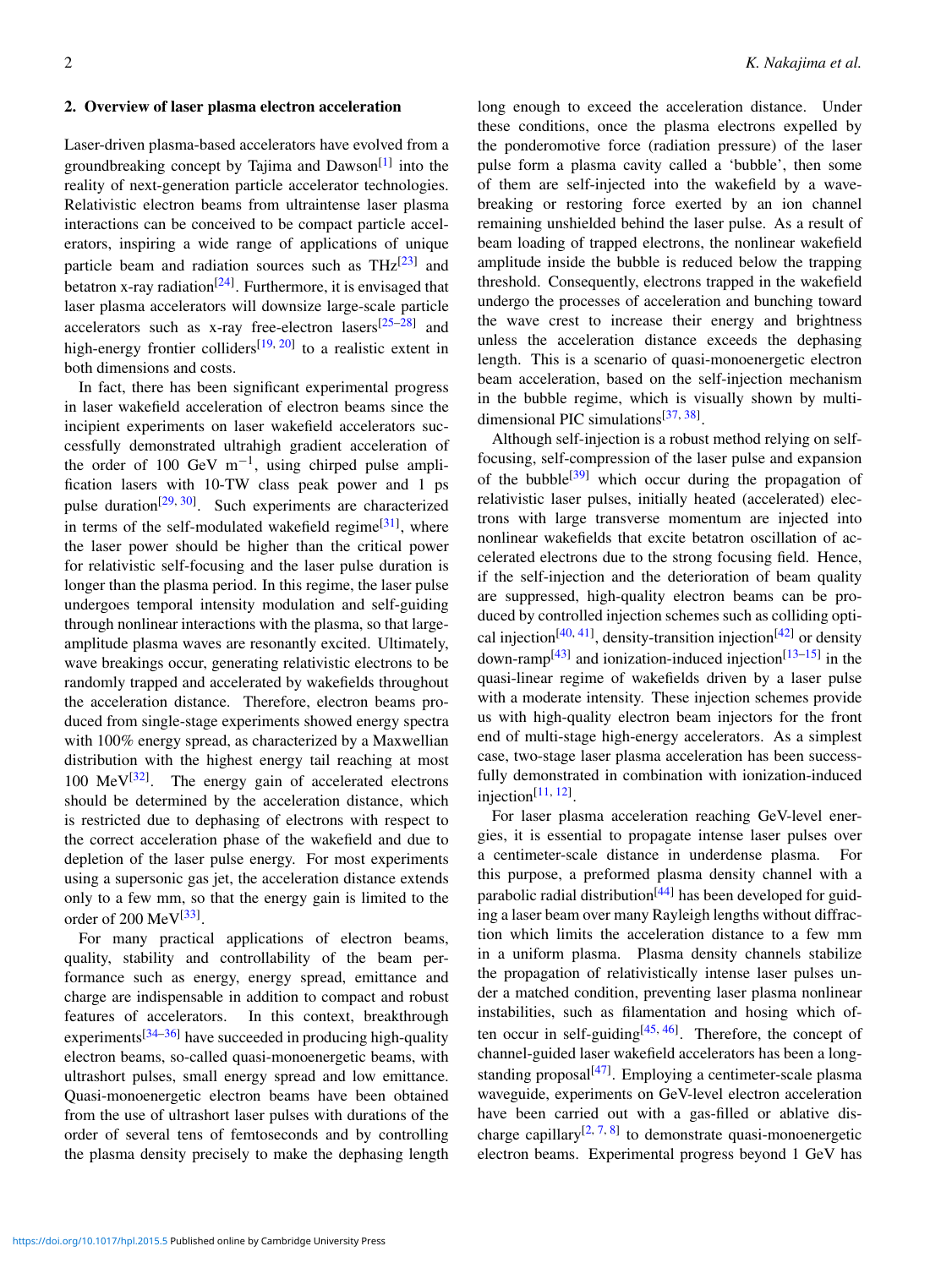been reported in experiments making use of a 100-TW class laser and a centimeter-scale capillary discharge plasma waveguide<sup>[4]</sup> or a gas cell relying on self-guiding<sup>[3]</sup>. During the last two decades, a number of laser plasma accelerator experiments have been carried out under various conditions. Comparing these data with theoretical laser wakefield acceleration models, it may be useful to find a correct scaling law capable of predicting energy gain, accelerated electron charge and the required laser and plasma conditions.

# 3. Energy scaling of laser wakefield acceleration in the relativistic regime

#### *3.1. Propagation of relativistic laser pulses in plasma*

The wave equation for the normalized vector potential describing the evolution of a laser pulse with laser wavelength  $\lambda_L$  and duration  $\tau_L$  (full width at half maximum, FWHM) in a plasma channel can be written  $as^{[48]}$ 

$$
\left(\nabla^2 - \frac{\partial^2}{c^2 \partial t^2}\right) \mathbf{a} = k^2 \left(1 - \eta^2\right) \mathbf{a},\tag{1}
$$

where  $\mathbf{a} \equiv e\mathbf{A}/m_e c^2$  is the vector potential **A** of the laser pulse normalized with respect to the electron rest energy  $m_ec^2$ , satisfying the Coulomb gauge  $\nabla \cdot \mathbf{a} = 0$ , and  $k =$  $\omega/c = 2\pi/\lambda_L$  is the free-space wavenumber along the propagation direction. The (squared) refractive index for linearly polarized electromagnetic waves in the long-pulse limit  $(ck_p \tau_l \gg 1)$  is given by<sup>[49]</sup>

$$
\eta^{2}(r,z) = 1 - \frac{k_{p}^{2}}{k^{2} \gamma_{L}} \left[ 1 + \frac{1}{k_{p}^{2}} \nabla_{\perp}^{2} \gamma_{L} + \frac{\Delta n}{n_{0}} \frac{r^{2}}{r_{0}^{2}} \right], \quad (2)
$$

where  $k_p = \omega_p/c = (4\pi r_e n_0)^{1/2}$  is the plasma wavenumber evaluated with the unperturbed on-axis density  $n_0$  and the classical electron radius  $r_e = e^2/mc^2$ , and  $\gamma_L = (1 +$  $a^2/2$ <sup>1/2</sup> is the relativistic factor of the laser intensity for linear polarization. In Equation (2), the first term represents free-space propagation, and the three terms in the square brackets correspond to relativistic self-focusing, ponderomotive channeling and a preformed plasma channel with a parabolic density distribution of the form  $n(r) = n_0[1 +$  $(\Delta n/n_0)(r^2/r_L^2)$ , where  $r_L$  is the laser spot radius and  $\Delta n$ is the channel depth. Analysis of the wave equation with the standard paraxial form provides the matched spot radius *rm* under the condition of a beam propagating with a constant spot size  $r_L$ , i.e.,  $k_p r_m = k_p r_L = R_m$ , given by<sup>[21]</sup>

$$
k_p^2 r_m^2 \equiv R_m^2 (a_0^2, \Delta n/n_0)
$$
  
= 2 ln( $\gamma_{L0}$ ) { $\gamma_{L0}$  - 1-2 ln((1 +  $\gamma_{L0}$ )/2)  
+ ( $\Delta n/n_0$ ) [1 -  $\gamma_{L0}$  + ln((1 +  $\gamma_{L0}$ )/2)  
+ ( $a_0^2/4$ ) 4  $F_3$ (1/2, 1, 1, 1; 2, 2, 2; - $a_0^2/2$ )]<sup>-1</sup>, (3)

where  $\gamma_{L0} = (1 + a_0^2/2)^{1/2}$  is the relativistic factor for a Gaussian laser beam with peak amplitude  $a_0$  and  $pF_q$ denotes the generalized hypergeometric series of order *q* and class  $q - p + 1$ .

Under the matched condition that no phase shift of the laser pulse occurs, the group velocity is written as  $\beta_g^2 \approx$  $1 - k_p^2/(\kappa_{\rm ch} k^2)$ , where a correction factor for the group velocity is defined  $as^{[21]}$ 

$$
\kappa_{\rm ch}(a_0^2, \Delta n/n_0) = \frac{a_0^2}{8} \left[ \gamma_{L0} - 1 - \ln((1 + \gamma_{L0})/2) + \frac{a_0^2}{8} \frac{\Delta n}{n_0} \right. \left. 4F_3(1/2, 1, 1, 1; 2, 2, 2; -a_0^2/2) \right]^{-1} . \tag{4}
$$

Under the matched condition for self-guiding, the spot radius and the group velocity correction factor are given by Equations (3) and (4), respectively, where the channel depth is set to be  $\Delta n = 0$ .

## *3.2. Laser plasma acceleration in the quasi-linear regime*

In the linear laser wakefield with the accelerating field  $E_z =$  $E_{z0}$  cos  $\Psi$ , the equations of the longitudinal motion of an electron with the normalized velocity  $\beta_z = v_z/c \approx 1$  and electron energy  $\gamma = E_e/m_e c^2$  are given by<sup>[50]</sup>

$$
\frac{d\gamma}{dz} = k_p \frac{E_{z0}}{E_0} \cos \Psi \quad \text{and}
$$
  

$$
\frac{d\Psi}{dz} = k_p \left( 1 - \frac{\beta_p}{\beta_z} \right) \approx \frac{k_p}{2\gamma_g^2},
$$
 (5)

where  $\Psi = k_p(z - v_p t) + \Psi_0$  is the phase of the plasma wave,  $E_0 = mc\omega_p/e$  is the non-relativistic wave-breaking field approximately given by  $E_0 \approx 96$  [GV m<sup>-1</sup>]  $(n_e/10^{18} \text{ [cm}^{-3}])^{1/2}, \ \beta_p = v_p/c \approx v_g/c = \beta_g \text{ is the}$ phase velocity  $v_p$  of the plasma wave normalized to  $c$ , and  $\gamma_g = (1 - \beta_g^2)^{-1/2} \gg 1$  is assumed. By integrating Equations (5), the energy and phase of the electron can be calculated as

$$
\gamma(z) = \gamma_0 + 2\gamma_g^2 \frac{E_{z0}}{E_0} [\sin \Psi(z) - \sin \Psi_0] \text{ and}
$$
  

$$
\Psi(z) \approx \frac{k_p z}{2\gamma_g^2} + \Psi_0.
$$
 (6)

Setting the initial electron phase  $\Psi_0 = 0$  at  $z = 0$ , the maximum energy gain is given by

$$
\Delta \gamma_{\text{max}} = \gamma_{\text{max}} - \gamma_0 = 2\gamma_g^2 \frac{E_{z0}}{E_0},\tag{7}
$$

at  $k_p z = \pi \gamma_g^2$  or  $z = \lambda_p \gamma_g^2/2$ . As shown from Equations (6), setting  $\Psi_0 = -\pi/2$ , the maximum energy gain reaches  $\Delta \gamma_{\text{max}} = 4\gamma_g^2 E_{z0}/E_0$  at  $k_p z = 2\pi \gamma_g^2$  or  $z = \lambda_p \gamma_g^2$ . However,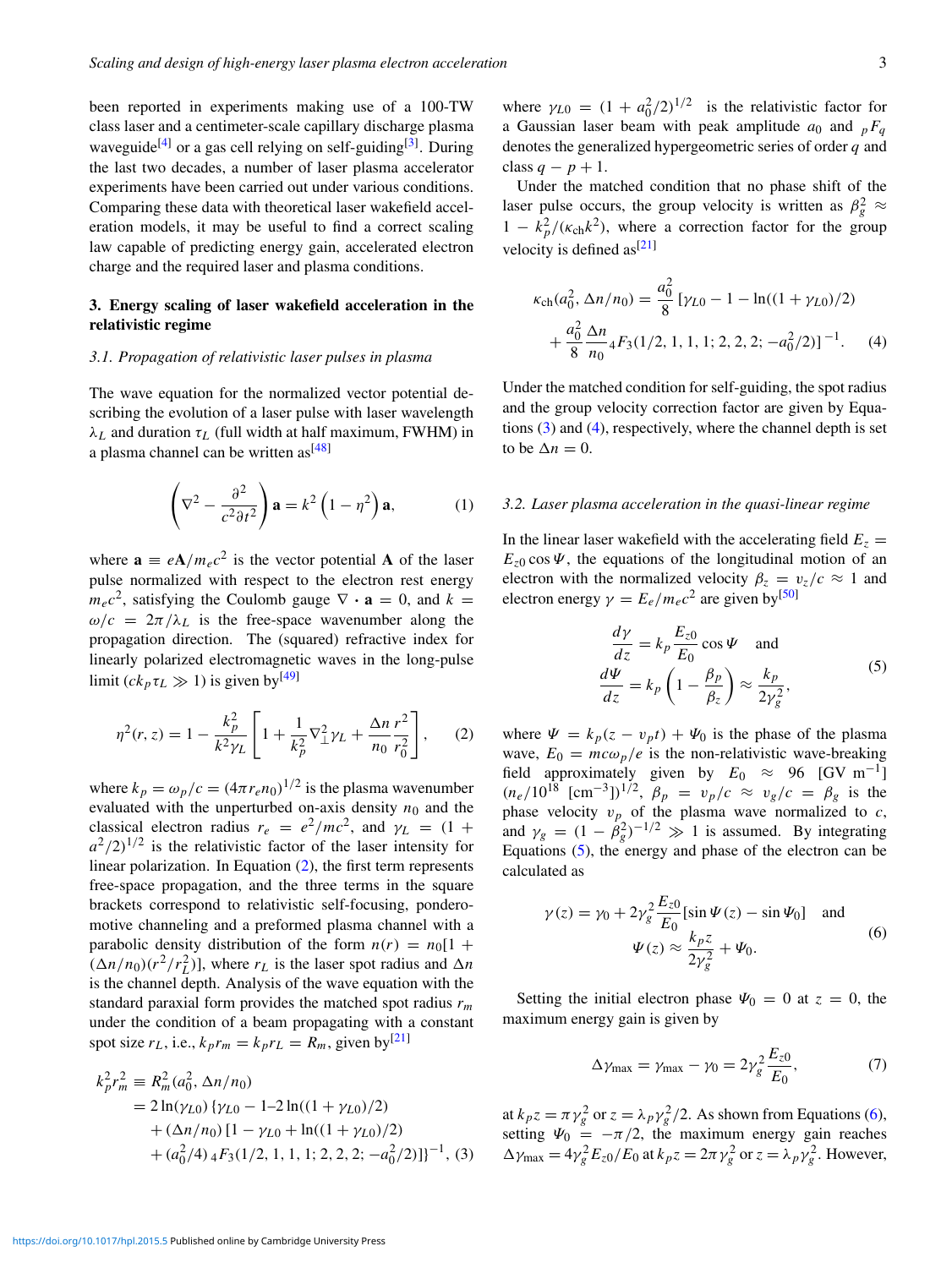electrons undergo both acceleration and focusing only for the phase  $0 \le \Psi \le \pi/2$ . Hence, we define the dephasing length as  $L_{dp} = \lambda_p \gamma_g^2 / 2$ . Considering a driving laser pulse of normalized intensity  $a_0^2$  moving in a plasma channel with channel depth  $\Delta n$  at the group velocity  $\beta_g = v_g/c$  with the corresponding relativistic factor  $\gamma_g^2 = (1 - \beta_g^2)^{-1} \approx$  $\kappa_{ch}(\omega^2/\omega_p^2) = \kappa_{ch}(n_c/n_e) = \kappa_{ch}\gamma_{g0}^2$ , where  $\gamma_{g0} = \omega/\omega_p$ is the relativistic factor for the group velocity in a uniform plasma and its correction factor  $\kappa_{ch}$  is given by Equation (4), the maximum energy gain and the dephasing length are written as  $\Delta \gamma_{\text{max}} = 2\kappa_{\text{ch}}\gamma_{g0}^2(E_{z0}/E_0)$  and  $L_{dp} = (\lambda_p/2)\kappa_{\text{ch}}\gamma_{g0}^2$ , respectively. In the limit of  $a_0^2 \ll 1$ ,  $\kappa_{ch} \approx (1 + \Delta n/n_0)^{-1}$ . In the quasi-linear regime, taking the beam loading effect into account, the maximum accelerating field driven by a Gaussian laser pulse is given by $[20]$ 

$$
\frac{E_{z0}}{E_0} \simeq \sqrt{\pi} \alpha a_0^2 \left(\frac{k_p \sigma_L}{4}\right) \exp\left(-\frac{k_p^2 \sigma_L^2}{4}\right) \approx 0.38 \alpha a_0^2, \quad (8)
$$

where  $\alpha$  denotes a factor of accelerating field reduction due to the beam loading effect and  $\sigma_L$  is the rms pulse length of the Gaussian temporal profile with the FWHM length *c*τ*<sup>L</sup>* ∼  $0.375\lambda_p$  for  $k_p\sigma_L = \sqrt{2}$ .

#### *3.3. Laser plasma acceleration in the bubble regime*

Previous laser plasma acceleration experiments that successfully demonstrated the production of quasi-monoenergetic electron beams with narrow energy spread have been elucidated in terms of self-injection and an acceleration mechanism in the bubble regime<sup>[37, 38]</sup>. In these experiments, electrons are self-injected into a nonlinear wake, often referred to as a bubble, i.e., a cavity void of plasma electrons consisting of a spherical ion column surrounded by a narrow electron sheath, formed behind the laser pulse instead of a periodic plasma wave in the linear regime. The phenomenological theory of a nonlinear wakefield in the bubble regime describes the accelerating wakefield  $E_z(\xi)/E_0 \approx (1/2)k_p\xi$ in the bubble frame moving in the plasma with velocity  $v_B$ , i.e.,  $\xi = z - v_B t$ . In the bubble (blowout) regime for  $a_0 \ge 2$ , since the electron-evacuated cavity shape is determined by balancing the Lorentz force of the ion sphere exerted on the electron sheath with the ponderomotive force of the laser pulse, the bubble radius  $R_B$  is approximately given as  $k_p R_B \approx 2\sqrt{a_0}$  (Ref. [38]). Thus, the maximum accelerating field is obtained as  $E_{z0}/E_0 = (1/2)\alpha k_p R_B$ , where  $\alpha$  represents a factor that takes into account the difference between the simulation and theoretical estimation, and more significantly the accelerating field reduction due to the beam loading effects.

In self-guided laser wakefield acceleration, where a driving laser pulse propagates by means of self-channeling, the equations of longitudinal motion of an electron are approximately written as  $[21]$ 

$$
\frac{d\gamma}{dz} = k_p \frac{E_{z0}}{E_0} \left( 1 - \frac{\xi}{R_B} \right) = \frac{1}{2} \alpha k_p^2 R_B \left( 1 - \frac{\xi}{R_B} \right)
$$
  
and 
$$
\frac{d\xi}{dz} = 1 - \frac{\beta_B}{\beta_z} \approx 1 - \beta_B \approx \frac{3}{2\gamma_g^2},
$$
 (9)

where  $\xi = z - v_B t$  ( $0 \le \xi \le R_B$ ) is the longitudinal coordinate of the bubble frame moving at the velocity  $v_B =$  $c\beta_B \approx v_g - v_{\text{etch}}$  and taking into account the diffraction at the laser front that etches back at the velocity  $v_{\text{etch}} \simeq$  $c(\omega_p/\omega)^2$  (Ref. [38]). Integrating Equations (5), the energy and phase of the electron can be calculated as

$$
\gamma(z) = \gamma_0 + \frac{1}{3} \alpha \gamma_g^2 k_p^2 R_B \xi(z) \left( 1 - \frac{1}{2} \frac{\xi(z)}{R_B} \right)
$$
  
and 
$$
\xi(z) = \frac{3}{2} \frac{z}{\gamma_g^2},
$$
 (10)

where  $\gamma_0 = \gamma(0)$  is the injection energy. Hence, the maximum energy gain is obtained at  $\xi = R_B$  as

$$
\Delta \gamma_{\text{max}} = \gamma_{\text{max}} - \gamma_0 \approx \frac{1}{6} \alpha \gamma_g^2 k_p^2 R_B^2 \approx \frac{2}{3} \alpha a_0 \gamma_g^2
$$

$$
= \frac{2}{3} \alpha \kappa_{\text{self}} a_0 \frac{n_c}{n_e}.
$$
(11)

The dephasing length  $L_{dp}$  for the self-guided bubble regime is given by

$$
k_p L_{dp} \approx \frac{2}{3} k_p R_B \gamma_g^2 = \frac{4}{3} \sqrt{a_0} \kappa_{\text{self}} \frac{n_c}{n_e},\tag{12}
$$

i.e.,

$$
L_{dp} \simeq \frac{4}{3\pi} \lambda_L \sqrt{a_0} \kappa_{\text{self}} \left(\frac{n_c}{n_e}\right)^{3/2}
$$
  

$$
\approx 24.7 \,\text{[mm]} \sqrt{a_0} \kappa_{\text{self}} \left(\frac{0.8 \,\mu\text{m}}{\lambda_L}\right)^2 \left(\frac{10^{18} \,\text{cm}^{-3}}{n_e}\right)^{3/2},\tag{13}
$$

while the pump depletion length due to pulse-front erosion is given by

$$
L_{\rm pd} \approx c\tau_L \frac{n_c}{n_e},\tag{14}
$$

where  $\kappa_{\text{self}} \equiv \kappa_{\text{ch}}(a_0^2, 0)$  is the correction factor of the group velocity for the self-guided pulse in Equation (4).

For a driving laser pulse propagating in a plasma channel, the equations of electron motion are given by setting  $v_B =$  $c\beta_B \approx v_g$  in Equations (5), i.e.,  $d\xi/dz \approx 1 - \beta_B \approx 1/2\gamma_g^2$ .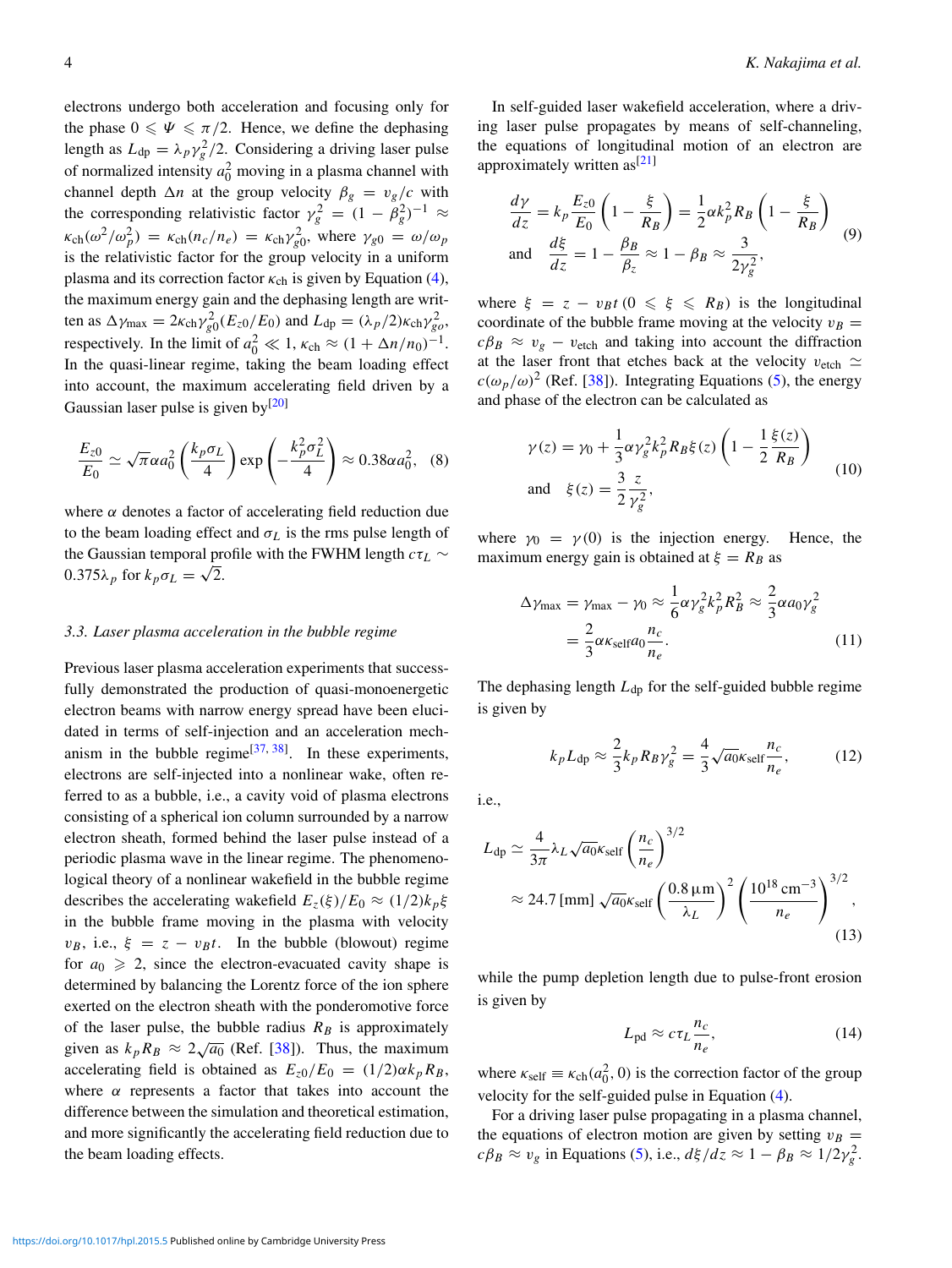| Ref.              | $n_e/10^{18}$<br>$\rm (cm^{-3})$ | $\Delta n/n_e$<br>$(\%)$ | L <sub>acc</sub><br>(mm) | $P_L$<br>(TW) | $P/P_c$ | $r_L$<br>$(\mu m)$ | $\tau_L$<br>(f <sub>S</sub> ) | a <sub>0</sub> | $E_{ex}$<br>(GeV) | $\Delta E/E$<br>$(\%)$ |
|-------------------|----------------------------------|--------------------------|--------------------------|---------------|---------|--------------------|-------------------------------|----------------|-------------------|------------------------|
|                   |                                  |                          |                          |               |         |                    |                               |                |                   |                        |
| $\left[52\right]$ | 3                                | $\mathbf{0}$             | 8                        | 65            | 6.6     | 15                 | 60                            | 2.8            | 0.72              | 14                     |
| $[3]$             | 1.3                              | $\mathbf{0}$             | 13                       | 110           | 4.9     | 15                 | 60                            | 3.8            | 1.45              | $\sim$ 100             |
| $[11]$            | $5.7 + 2.5$                      | $\Omega$                 | $1 + 3$                  | 45            | 3.8     | 16                 | 40                            | 2.3            | 0.8               | 25                     |
| $[12]$            | 3                                | $\Omega$                 | $3 + 5$                  | 40            | 4.1     | 15                 | 60                            | 2.3            | 0.46              | 5                      |
| $\left[5\right]$  | 0.48                             | $\mathbf{0}$             | 67                       | 625           | 18      | 50                 | 160                           | 3              | $\overline{2}$    | 10                     |
| [6]               | 2.1                              | $\mathbf{0}$             | $\overline{4}$           | 212           | 15      | 21                 | 60                            | 3.7            | 0.35              | $\sim$ 25              |
| [6]               | 1.3                              | $\mathbf{0}$             | 10                       | 212           | 8       | 21                 | 60                            | 3.7            | 0.87              | $\sim$ 30              |
| [6]               | $2 + 0.8$                        | $\Omega$                 | $4 + 10$                 | 212           | 5.8     | 21                 | 60                            | 3.7            | 3                 | $\sim$ 30              |
| $[2]$             | 4.3                              | $<$ 5                    | 33                       | 40            | 5.8     | 25                 | 37                            | 1.4            |                   | 5.9                    |
| $[2]$             | 3.5                              | $<$ 5                    | 33                       | 12            | 1.4     | 25                 | 80                            | 0.75           | 0.5               | 13                     |
| $\left[ 8\right]$ | 8.4                              | $<$ 5                    | 15                       | 18            | 5.1     | 23                 | 42                            | 0.84           | 0.5               | 2.5                    |
| $[7]$             | 1.9                              | $<$ 5                    | 40                       | 24            | 1.55    | 17                 | 27                            | 1.7            | 0.56              | 2.8                    |
| $[53]$            | 1.8                              | $<$ 5                    | 30                       | 32            | 1.96    | 22                 | 80                            | 1.4            | 0.52              | 5                      |
| $[4]$             | 3.1                              | $<$ 5                    | 40                       | 130           | 13.7    | 21                 | 55                            | 3              | 1.8               | $\sim 50$              |

Table 1. Parameters of experiments on GeV-class laser wakefield acceleration.

Hence, the maximum energy gain is

$$
\Delta \gamma_{\text{max}} = \gamma_{\text{max}} - \gamma_0 \approx \frac{1}{2} \alpha \gamma_g^2 k_p^2 R_B^2 \approx 2 \alpha a_0 \gamma_g^2
$$
  
=  $2 \alpha \kappa_{\text{ch}} a_0 \frac{n_c}{n_e}$ , (15)

and the dephasing length  $L_{dp}$  is

$$
k_p L_{dp} \approx 2k_p R_B \gamma_g^2 = 4\sqrt{a_0} \kappa_{ch} \frac{n_c}{n_e},\tag{16}
$$

where  $\kappa_{ch}$  is given by Equation (4). For channel-guided laser plasma acceleration, the pump depletion length, at which the total field energy becomes half of the initial laser energy, is given by

$$
L_{\rm pd} \approx \frac{\sqrt{\pi}}{2\alpha^2} a_0 \sigma_L \frac{n_c}{n_e} = \frac{1}{4} \sqrt{\frac{\pi}{\ln 2}} \frac{a_0 c \tau_L}{\alpha^2} \frac{n_c}{n_e},\qquad(17)
$$

where  $\sigma_L = c \tau_L / (2 \sqrt{\ln 2}) \approx 0.6 c \tau_L$  is the rms pulse length.

The matched power  $P_m$  corresponding to the matched spot size  $r<sub>L</sub>$  is calculated as

$$
P_L = \frac{k_p^2 r_L^2 a_0^2}{32} P_c,\tag{18}
$$

where  $P_c = 17n_c/n_0$  [GW] is the critical power for the relativistic self-focusing at the plasma density  $n_0$  and the required pulse energy is  $U_L = P_L \tau_L$ .

# *3.4. Beam loading effects*

In laser wakefield acceleration, an accelerated electron beam induces its own wakefield and cancels the laser-driven wakefield. Assuming the beam loading efficiency  $\eta_b \equiv 1 E_z^2/E_M^2$  defined by the fraction of the plasma wave energy

absorbed by particles of the bunch with the rms radius  $\sigma_b$ , the beam-loaded field is given by  $E_z = \sqrt{1 - \eta_b} E_M = \alpha E_M$ , where  $E_M$  is the accelerating field without beam loading, given by  $E_M \approx a_0^{1/2} E_0$  for the bubble regime  $a_0 \ge 2$ . Thus, the loaded charge is calculated as $[20]$ 

$$
Q_b \simeq \frac{e}{4k_L r_e} \frac{\eta_b k_p^2 \sigma_b^2}{1 - \eta_b} \frac{E_z}{E_0} \left(\frac{n_c}{n_e}\right)^{1/2}
$$
  

$$
\approx 76 \left[\text{pC}\right] \frac{(1 - \alpha^2) a_0^{1/2} k_p^2 \sigma_b^2}{\alpha} \left(\frac{n_e}{10^{18} \text{ cm}^{-3}}\right)^{-1/2} . \tag{19}
$$

Here, the field reduction factor  $\alpha$  for accelerating charge  $Q_b$ in the operating plasma density  $n_e$  is obtained by solving the equation

$$
\alpha^2 + B\alpha - 1 = 0,\tag{20}
$$

where the coefficient *B* is defined as

$$
B \equiv \frac{1}{a_0^{1/2} k_p^2 \sigma_b^2} \left(\frac{Q_b}{76 \,\text{pc}}\right) \left(\frac{n_e}{10^{18} \,\text{cm}^{-3}}\right)^{1/2}.
$$
 (21)

Thus, the field reduction factor is obtained by

$$
\alpha = \frac{B}{2} \left[ \left( 1 + \frac{4}{B^2} \right)^{1/2} - 1 \right].
$$
 (22)

For  $B \ll 1$ , the field reduction factor becomes  $\alpha \approx 1$  and contrarily, for  $B \gg 1$ ,  $\alpha \approx 0$ .

# *3.5. Comparison with experimental results on GeV-class electron beams*

Table 1 summarizes the parameters for experiments on laser wakefield acceleration driven by a self-guided laser pulse with channel depth  $\Delta n/n_e = 0$  (Refs. [3, 5, 6,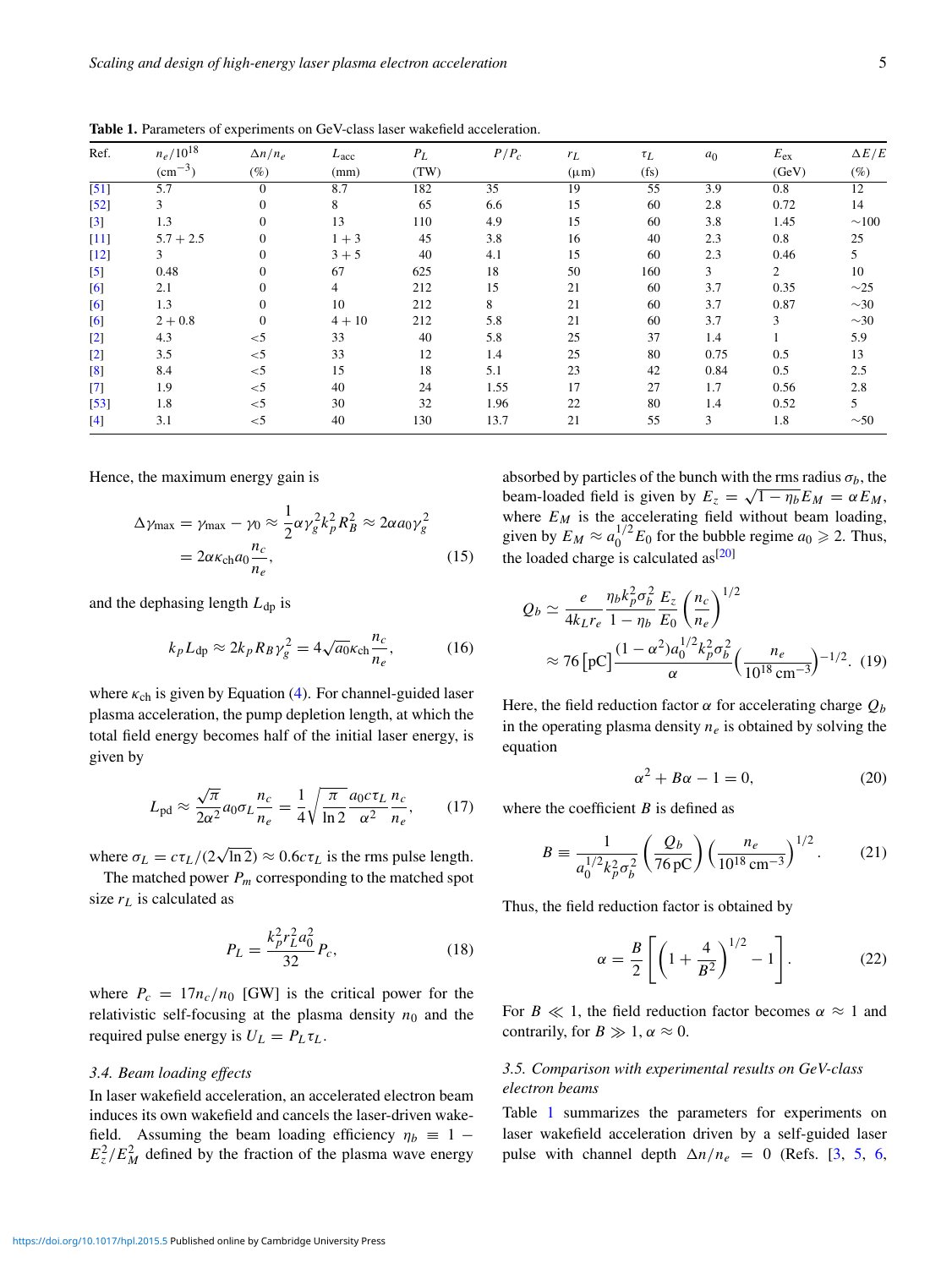11, 12, 51, 52]) and a channel-guided laser pulse with  $\Delta n/n_e \neq 0$  (Refs. [2, 4, 7, 8, 53]). Since the maximum energy gain scales as  $\Delta \gamma_{\text{max}} \propto n_c \propto \lambda_L^{-2}$  for a given  $a_0$ , most previous experiments have employed chirped pulse amplification lasers with wavelength  $\lambda_L = 800$  nm and pulse duration  $\tau_L \leq 80$  fs, except for the case of Ref. [5], where a PW-class laser with wavelength  $\lambda_L$  = 1057 nm and  $\tau_L$  ∼ 150 fs was employed. The validity of the energy scaling formulas (Equations  $(7)$ ,  $(11)$  and  $(15)$ ) based on the present analytical methods may be verified by comparison with these experimental results. Figure 1 shows the comparison of measured electron beam energies in laser wakefield acceleration with the energy scaling on the operating plasma density for the self-guided case (Figure  $1(a)$ ) in the bubble regime and the channel-guided case (Figure  $1(b)$ ) in both the quasilinear regime and the bubble regime. In the energy scaling formulas, we assume that the field reduction due to beam loading and the group velocity correction due to relativistic effects cancel each other out, i.e.,  $\alpha \kappa_{\rm self} \sim 1$  or  $\alpha \kappa_{\rm ch} \sim 1$ .

For self-guided laser wakefield acceleration, the multi-GeV acceleration results reported in Refs. [5, 6] provide us with informative examples for testing the energy scaling formula (Equation  $(11)$ ). In Ref. [5], a 625-TW, 160-fs laser pulse with wavelength  $\lambda_L = 1057$  nm is focused onto a  $1/e^2$  spot radius of  $r_L = 50 \,\mu\text{m}$ , producing  $a_0 = 3.6$  at the entrance of a 7-cm long gas cell with  $n_e = 4.8 \times 10^{17}$  cm<sup>-3</sup>. The accelerated electron beam has a quasi-monoenergetic peak at 2.0 GeV with a relative energy spread of 10% (FWHM), containing a total charge of 540 pC in a bunch. In this case, from Equations  $(3)$  and  $(4)$ , the dimensionless matched spot radius  $R_m = k_p r_m$  and the correction factor of the group velocity  $\kappa_{\text{self}} = \kappa_{\text{ch}}(a_0^2, 0)$  are  $R_m = 2.0$  and  $\kappa_{\text{self}} =$ 1.46, respectively, at  $a_0 = 3.6$ . Thus, since the matched spot radius is  $r_m = 15 \,\mu \text{m}$ , the laser pulse undergoes selffocusing after propagating through the gas cell. Using Equations  $(20)$  and  $(21)$  and assuming the electron beam size  $k_p \sigma_b = 1$ , the field reduction factor  $\alpha$  is calculated as  $\alpha \approx 0.32$  ( $B \approx 2.84$ ). From Equation (13), the dephasing length is  $L_{dp} \approx 118$  mm, while from Equation (14), the pump depletion length due to pulse-front erosion is  $L_{\text{pd}} \approx$ 100 mm. From Equation (10), the electron beam energy at the accelerator length  $z = L<sub>acc</sub>$  is estimated as

$$
E_b(L_{\text{acc}}) = E_{b0} + m_e c^2 \alpha \sqrt{a_0} k_p L_{\text{acc}} \left( 1 - \frac{L_{\text{acc}}}{2L_{\text{dp}}} \right)
$$

$$
\approx E_{b0} + 96 \left[ \text{MeV} \right] \alpha \sqrt{a_0} \left( 1 - \frac{L_{\text{acc}}}{2L_{\text{dp}}} \right)
$$

$$
\times \left( \frac{L_{\text{acc}}}{1 \text{ mm}} \right) \left( \frac{n_e}{10^{18} \text{ cm}^{-3}} \right)^{1/2}, \tag{23}
$$

where  $E_{b0}$  is the injection beam energy. For  $L_{\text{acc}} = 70 \text{ mm}$ , the beam energy is evaluated to be  $E_b = 2.0$  GeV. This estimate is in good agreement with the measured beam energy of  $2.0 \pm 0.1$  GeV<sup>[5]</sup>, taking into account the field reduction factor  $\alpha$  due to beam loading.



Figure 1. A comparison of measured electron beam energies in laser wakefield acceleration with the energy scaling as a function of the operating plasma density for (a) the self-guided case in the bubble regime at laser wavelengths of 800 nm (solid line) and 1057 nm (dashed line) and (b) the channel-guided case in both the quasi-linear regime (dashed line) and the bubble regime (solid line). The experimental data are plotted with filled squares for  $\lambda_L = 800$  nm and the open square for  $\lambda_L = 1057$  nm in (a), and with filled circles for  $\lambda_L = 800$  nm in (b).

In Ref. [6], a 212-TW, 60-fs laser pulse is focused on a  $1/e^2$  spot radius of  $r_L = 21 \,\mu$ m, producing  $a_0 = 3.7$  at the entrance of a gas jet for three cases consisting of a 4-mm long single stage with  $n_e = 2.1 \times 10^{18}$  cm<sup>-3</sup>, a 10-mm long single stage with  $n_e = 1.3 \times 10^{18} \text{ cm}^{-3}$ , and two stages comprising a 4-mm long injector with  $n_e = 2 \times 10^{18} \text{ cm}^{-3}$  and a 10-mm long accelerator with  $n_e = 0.8 \times 10^{18} \text{ cm}^{-3}$ . As shown in Figure 2, the accelerated electron beams for the three cases have peak energies of 0.35, 0.87 and 3 GeV, respectively, and total loaded charges of 88, 110 and 80 pC, respectively. From Equations (3) and (4), the dimensionless matched spot radius  $R_m = k_p r_m$  and the correction factor of the group velocity  $\kappa_{\text{self}} = \kappa_{\text{ch}}(a_0^2, 0)$  are  $R_m = 2.0$  and  $\kappa_{\text{self}} = 1.48$ , respectively, at  $a_0 = 3.7$ . Since the matched spot radius is  $r_m = 7.3 \,\mu \text{m}$  for the 4-mm single-stage case,  $r_m = 9.3 \,\mu \text{m}$ for the 10-mm single-stage case and  $r_m = 7.5 \,\text{\ensuremath{\mu}}\text{m}$  in the injector jet and  $r_m = 12 \mu m$  in the accelerator jet for the twostage case, respectively, it is inferred that a laser pulse with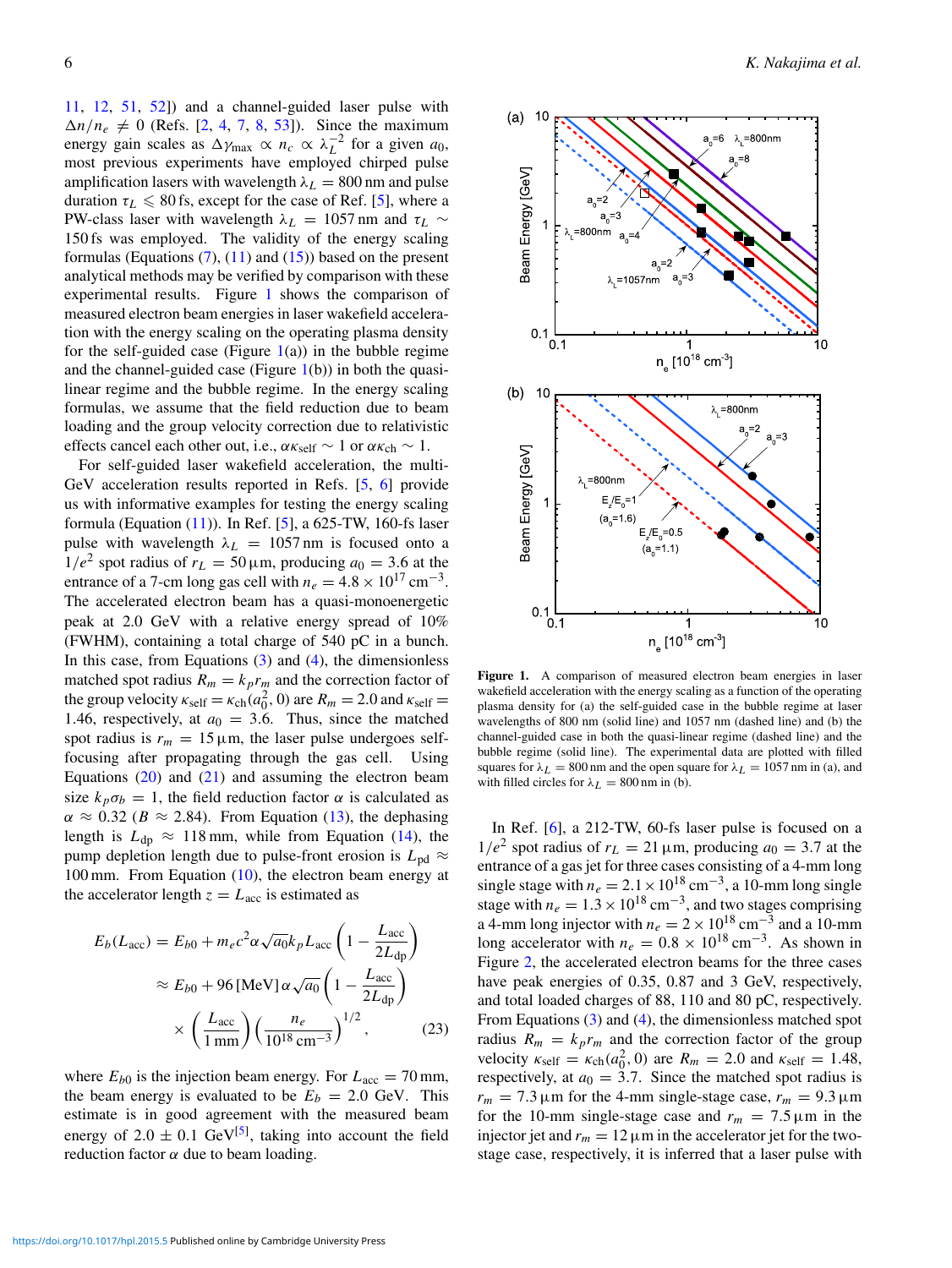

Figure 2. Electron beam energy spectra obtained from the experiment $[6]$ , where a 212-TW, 60-fs laser pulse is focused on a  $1/e^2$  spot radius of  $r_L = 21 \,\mu \text{m}$  producing  $a_0 = 3.7$  at the entrance of a gas jet for three cases consisting of (a) a 4-mm long single stage with  $n_e = 2.1 \times 10^{18} \text{ cm}^{-3}$ , (b) a 10-mm long single stage with  $n_e = 1.3 \times 10^{18} \text{ cm}^{-3}$  and (c) two stages comprising a 4-mm long injector with  $n_e = 2 \times 10^{18} \text{ cm}^{-3}$  and a 10-mm long accelerator with  $n_e = 0.8 \times 10^{18} \text{ cm}^{-3}$ .

a focused spot radius of  $r<sub>L</sub> = 21 \,\mu m$  is initially self-focused down to the matched spot radius. Using Equations (20) and (21) and assuming the electron beam size  $k_p \sigma_b = 1$ , the field reduction factor  $\alpha$  is calculated as  $\alpha \approx 0.66$  ( $B = 0.86$ ) for the 4-mm single-stage case,  $\alpha = 0.66$  ( $B = 0.86$ ) for the 10-mm single-stage case and  $\alpha = 0.66$  ( $B = 0.86$ ) in the injector/ $\alpha \approx 0.78$  ( $B = 0.49$ ) in the accelerator for the two-stage case. From Equation  $(13)$ , the dephasing length is  $L_{dp} \approx 23.1$  mm for the 4-mm single-stage case,  $L_{dp} \approx 47.4$  mm for the 10-mm single-stage case and  $L_{dp} \approx$ 24.9 mm in the injector/ $L_{dp} \approx 98.3$  mm in the accelerator for the two-stage case. The pump depletion length due to pulse-front erosion is  $L_{pd} \approx 14.9$  mm for the 4-mm singlestage case,  $L_{\text{pd}} \approx 24.1 \text{ mm}$  for the 10-mm single-stage case and  $L_{\text{pd}} \approx 15.7 \text{ mm}$  in the injector/ $L_{\text{pd}} \approx 39.2 \text{ mm}$  in the accelerator for the two-stage case. From Equation  $(23)$ , the beam energy is estimated to be  $E_b \approx 353$  MeV with an effective acceleration length of  $L_{\text{acc}} = 2 \text{ mm}$  for the 4-mm single-stage case and  $E_b \approx 1.02$  GeV with  $L_{\text{acc}} = 8 \text{ mm}$ for the 10-mm single-stage case. For the two-stage case, the output energy of the injector is  $E_b \approx 409$  MeV with  $L_{\text{acc}} \approx 2.5$  mm and the output energy of the accelerator stage reaches  $E_b \approx 2.46$  GeV with  $L_{\text{acc}} \approx 10$  mm, assuming that the injection energy is  $E_{b0} \approx 409$  MeV and the focused spot size at the entrance of the accelerator stage is decreased to  $r_L = 7.5 \,\mu\text{m}$  due to self-focusing in the injector stage, increasing the normalized vector potential up to  $a_0 \approx 10.4$ . In this experiment, most of the charge produced in the injector is injected into the accelerator stage, while the large energy spread is attributed to the fact that the accelerator length is shorter than the dephasing length at which the energy compression takes place in the phase space as well as the maximum energy.

#### 4. Design of 10-GeV-level laser plasma accelerators

At present, the most near-term prospects for 10-GeV-level laser plasma acceleration are confidently given by the scaling and methods described in the previous section. Here, we consider design examples of laser plasma accelerators capable of delivering 10-GeV electron beams with bunch charges of 160 pC  $(10^9$  electrons per bunch) for three cases: a self-guided laser plasma accelerator in the bubble regime with  $a_0 = 3$ , a channel-guided laser plasma accelerator in the bubble regime with  $a_0 = 2$  and a channel-guided laser plasma accelerator in the quasi-linear regime with  $a_0 = 1.5$ . For all three cases, we present design parameters for the laser and plasma for a driving laser wavelength of 800 nm. Table 2 shows the design parameters of the 10-GeV laser plasma accelerators for the abovementioned three cases and a 40-GeV laser plasma accelerator with  $a_0 = 2$  and a beam loading charge of 300 pC by comparison with the results of 3D PIC simulation from the Lorentz-boosted frame OSIRIS code<sup>[16]</sup>. The design parameters for the  $40$ -GeV laser plasma accelerator are in good agreement with the PIC simulation results in terms of the operating plasma density, the accelerator length, i.e., the dephasing length, the matched spot radius and the matched power. The design formulas we used to evaluate these parameters are described in the following.

# *4.1. Self-guided laser plasma accelerator in the bubble regime*

For a given energy gain *W*, the operating plasma density is determined from Equation (11) as

$$
n_e = \frac{2}{3} \alpha \kappa_{\text{self}} a_0 \frac{n_c}{\Delta \gamma_{\text{max}}} \approx 5.94 \times 10^{16} \, [\text{cm}^{-3}] \, \kappa_{\text{self}} a_0 \left( \frac{0.8 \, \mu \text{m}}{\lambda_L} \right)^2 \left( \frac{10 \, \text{GeV}}{W/\alpha} \right). \tag{24}
$$

The accelerator length, equal to the dephasing length, becomes

$$
L_{\rm acc} = L_{\rm dp} \approx \sqrt{\frac{3}{2}} \frac{(\Delta \gamma_{\rm max}/\alpha)^{3/2}}{\pi a_0 \kappa_{\rm self}^{1/2}} \lambda_L
$$
  
 
$$
\approx \frac{0.9 \,\mathrm{[m]}}{a_0 \kappa_{\rm self}^{1/2}} \left(\frac{\lambda_L}{0.8 \,\mathrm{\mu m}}\right) \left(\frac{W/\alpha}{10 \,\mathrm{GeV}}\right)^{3/2},\qquad(25)
$$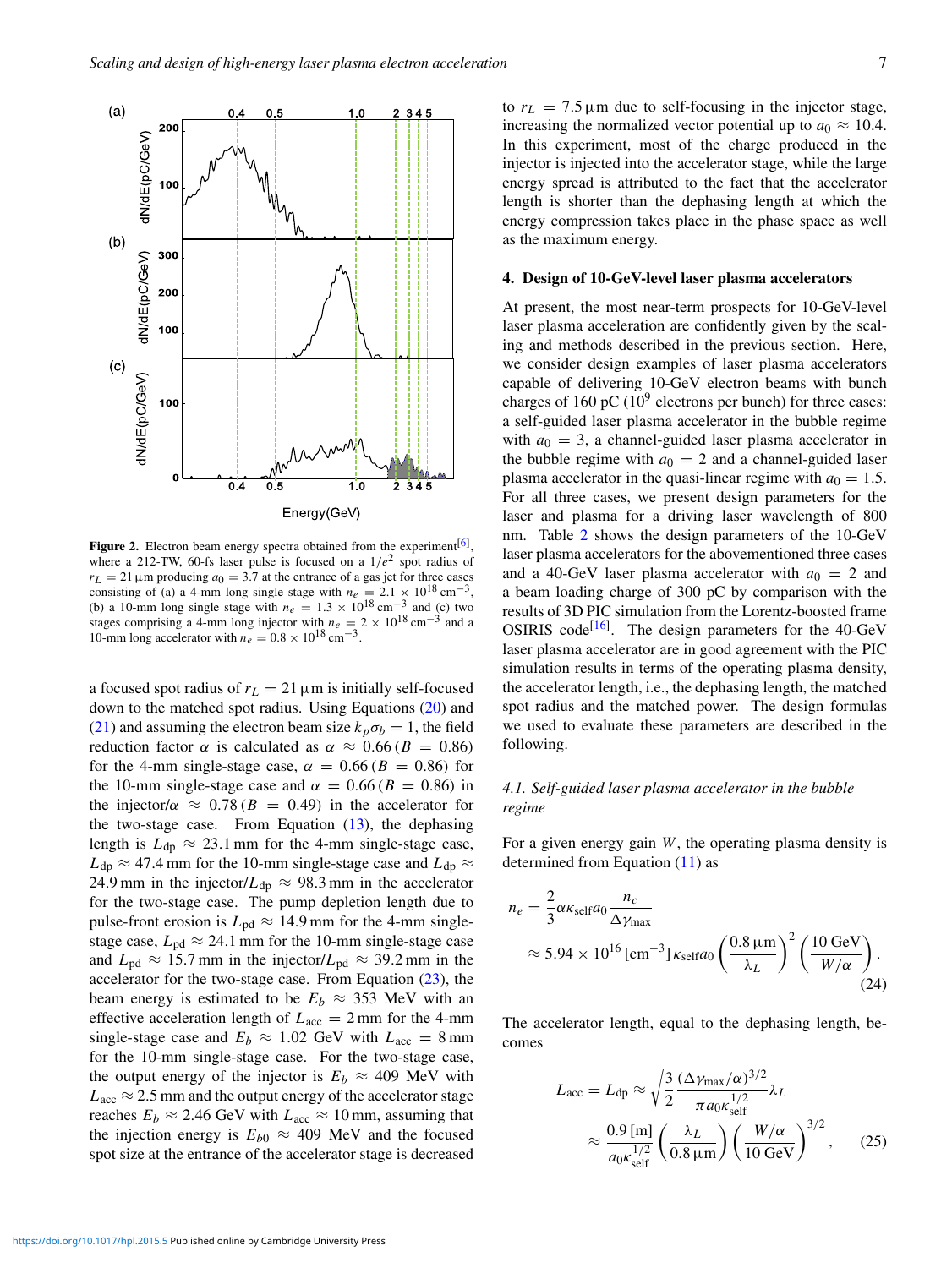Table 2. Design parameters for 10-GeV-level laser plasma accelerators in comparison with the results of the 3D PIC simulation<sup>[16]</sup>. Case A stands for the self-guided case in the bubble regime, designed by the formulas given in Section 4.1, case B for the self-guided case in the bubble regime, designed by the formulas given in Section 4.2, case C for the channel-guided case in the quasi-linear regime, designed by the formulas given in Section 4.3, and case D for the self-guided case in the bubble regime at 40 GeV, designed by the formulas given in Section 4.1.

| $\overline{\text{Case}}$                   | A            | B     | C     | D                | Ref. [16] |
|--------------------------------------------|--------------|-------|-------|------------------|-----------|
| $W$ (GeV)                                  | 10           | 10    | 10    | 40               | 38        |
| $n_e$ (10 <sup>17</sup> cm <sup>-3</sup> ) | 1.9          | 2.7   | 1.1   | 0.28             | 0.22      |
| $\Delta n/n_0$ (%)                         | $\mathbf{0}$ | 5     | 5     | $\boldsymbol{0}$ |           |
| $L_{dp}$ (m)                               | 0.38         | 0.42  | 0.87  | 4.7              | 5         |
| $\lambda_L$ (nm)                           | 800          | 800   | 800   | 800              | 800       |
| $a_0$                                      | 3            | 2     | 1.5   | $\overline{2}$   | 2         |
| $\kappa_{\rm ch}$                          | 1.35         | 1.13  | 1.06  | 1.19             |           |
| $R_m$                                      | 2.3          | 2.9   | 3.6   | 3.2              |           |
| $r_L$ ( $\mu$ m)                           | 29           | 29    | 57    | 103              | 100       |
| $\tau_L$ (fs)                              | 128          | 95    | 127   | 238              | 160       |
| $P_L$ (TW)                                 | 238          | 114   | 250   | 1483             | 1400      |
| $P_L/P_c$                                  | 1.5          | 1.1   | 0.91  | 1.3              | 1.04      |
| $U_L$ (J)                                  | 30           | 11    | 32    | 353              | 220       |
| $Q_b$ (pC)                                 | 160          | 160   | 160   | 300              | 300       |
| $\mathbf C$                                | 0.596        | 0.945 | 0.989 | 1.05             |           |
| $\alpha$                                   | 0.77         | 0.68  | 0.67  | 0.79             |           |

while the pump depletion length due to pulse-front erosion is given by  $L_{\text{pd}} \approx c \tau_L n_c / n_e$ . The dephasing length should be less than the pump depletion length, i.e.,  $L_{pd} \ge L_{dp}$ . Therefore, the pulse length is set to be  $c\tau_L \geq (2/3\pi)\sqrt{a_0}\kappa_{\text{self}}\lambda_p$ .

$$
\tau_L \ge \sqrt{\frac{2}{3}} \frac{\lambda_L}{\pi c} \kappa_{\text{self}}^{1/2} \left(\frac{\Delta \gamma_{\text{max}}}{\alpha}\right)^{1/2}
$$
  
\n
$$
\ge 97 \text{ [fs]} \kappa_{\text{self}}^{1/2} \left(\frac{\lambda_L}{0.8 \mu \text{m}}\right) \left(\frac{W/\alpha}{10 \text{ GeV}}\right)^{1/2}.
$$
 (26)

The matched spot radius becomes

$$
r_L = \frac{1}{2\pi} \sqrt{\frac{3}{2}} \lambda_L \frac{R_m}{\sqrt{a_0 \kappa_{\text{self}}}} \left(\frac{\Delta \gamma_{\text{max}}}{\alpha}\right)^{1/2}
$$
  
 
$$
\approx 22 \text{ [\mu m]} \frac{R_m}{\sqrt{a_0 \kappa_{\text{self}}}} \left(\frac{\lambda_L}{0.8 \text{ }\mu\text{m}}\right) \left(\frac{W/\alpha}{10 \text{ GeV}}\right)^{1/2}, (27)
$$

where  $R_m(a_0^2, 0) = k_p r_L$  is the dimensionless matched spot radius given by Equation (3) for self-guiding,  $\Delta n/n_0 = 0$ . The matched power is calculated as

$$
P_L = \frac{k_p^2 r_L^2 a_0^2}{32} P_c = \frac{51}{64} \text{ [GW]} \frac{a_0 R_m^2}{\kappa_{\text{self}}} \frac{\Delta \gamma_{\text{max}}}{\alpha}
$$

$$
\approx 15.6 \text{ [TW]} \frac{a_0 R_m^2}{\kappa_{\text{self}}} \left(\frac{W/\alpha}{10 \text{ GeV}}\right). \tag{28}
$$

The required pulse energy is

$$
U_L = P_L \tau_L \ge 1.51 \,[\text{J}] \,\frac{a_0 R_m^2}{\kappa_{\text{self}}^{1/2}} \left(\frac{\lambda_L}{0.8 \,\mu\text{m}}\right) \left(\frac{W/\alpha}{10 \,\text{GeV}}\right)^{3/2}.\tag{29}
$$

The field reduction factor  $\alpha$  for loading charge  $Q_b$  up to a given energy *W* is obtained by solving the equation

$$
\alpha^2 + C\alpha^{3/2} - 1 = 0,\t(30)
$$

where the coefficient  $C$  is given as

$$
C = \frac{Q_b}{312 \,\text{[pC]}} \frac{\kappa_{\text{self}}^{1/2}}{k_p^2 \sigma_b^2} \left(\frac{0.8 \,\mu\text{m}}{\lambda_L}\right) \left(\frac{10 \,\text{GeV}}{W}\right)^{1/2}.
$$
 (31)

*4.2. Channel-guided laser plasma accelerator in the bubble regime*

The operating plasma density is determined by

$$
n_e = 2\alpha \kappa_{\rm ch} a_0 \frac{n_c}{\Delta \gamma_{\rm max}} \approx 1.78 \times 10^{17} \, [\text{cm}^{-3}] \, \kappa_{\rm ch} a_0 \left( \frac{0.8 \, \mu \text{m}}{\lambda_L} \right)^2 \left( \frac{10 \, \text{GeV}}{W/\alpha} \right), \tag{32}
$$

and the accelerator length becomes

$$
L_{\text{stage}} = L_{\text{dp}} \approx \frac{\lambda_L}{\sqrt{2\pi \kappa_{\text{ch}}^{1/2} a_0}} \left(\frac{\Delta \gamma_{\text{max}}}{\alpha}\right)^{3/2}
$$

$$
\approx \frac{0.5 \,\text{[m]}}{\kappa_{\text{ch}}^{1/2} a_0} \left(\frac{\lambda_L}{0.8 \,\mu\text{m}}\right) \left(\frac{W/\alpha}{10 \,\text{GeV}}\right)^{3/2}.
$$
(33)

The pump depletion length, at which the total field energy becomes half of the initial laser energy, is given by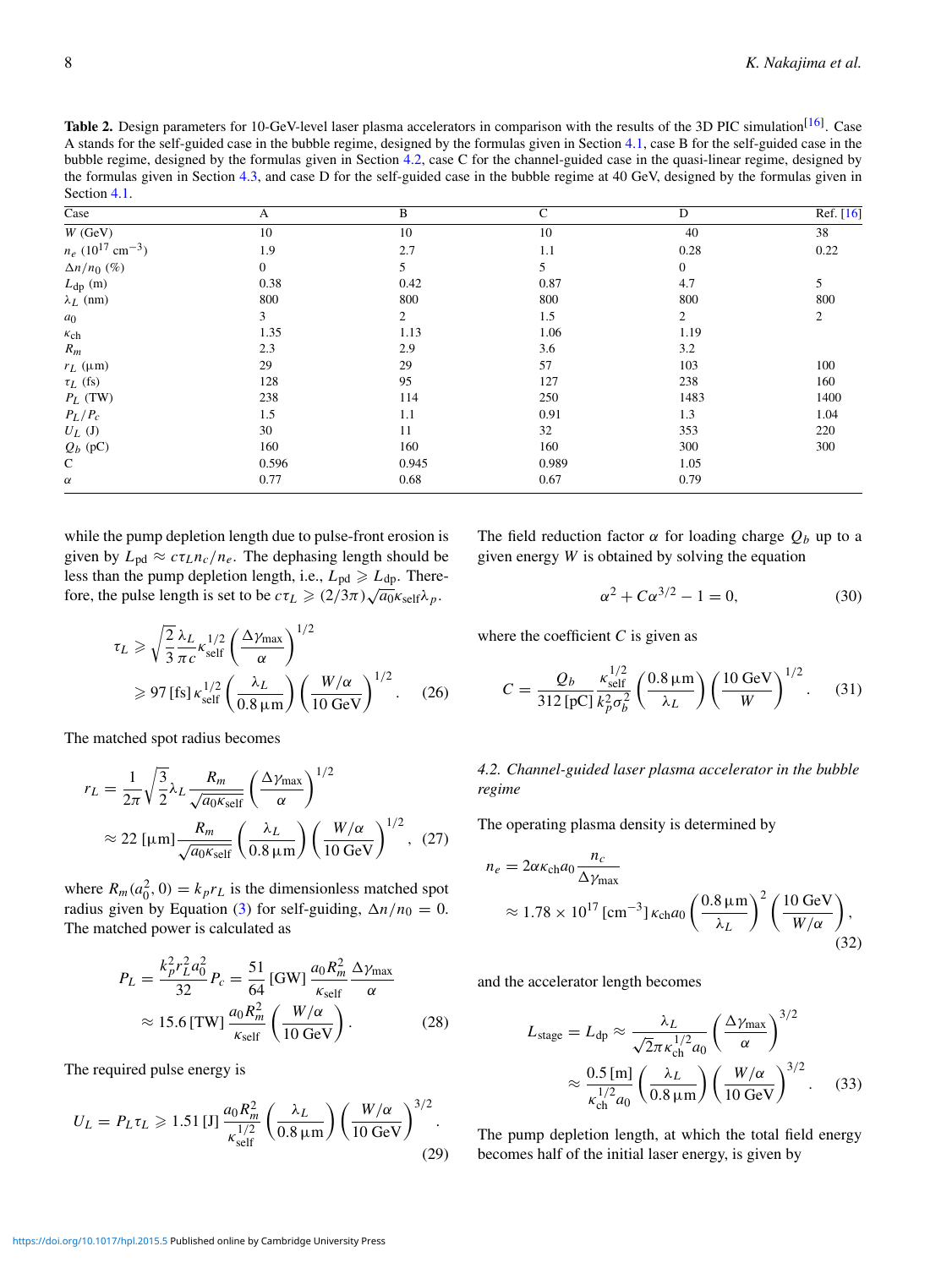*Scaling and design of high-energy laser plasma electron acceleration* 9

$$
L_{\rm pd} \approx \frac{\sqrt{\pi}}{2\alpha^2} a_0 \sigma_L \frac{n_c}{n_e} = \frac{1}{4} \sqrt{\frac{\pi}{\ln 2}} \frac{a_0 c \tau_L}{\alpha^2} \frac{n_c}{n_e}
$$

$$
\approx \frac{0.156 \,\mathrm{[m]}}{\alpha^2 \kappa_{\rm ch}} \left(\frac{W/\alpha}{10 \,\mathrm{GeV}}\right) \left(\frac{\tau_L}{100 \,\mathrm{fs}}\right),\tag{34}
$$

where  $\sigma_L = c \tau_L / (2 \sqrt{\ln 2}) \approx 0.6 c \tau_L$  is the rms pulse length. The requirement for the accelerator length  $L_{\rm acc} = L_{\rm dp} \leqslant L_{\rm pd}$ bounds the minimum pulse duration as

$$
c\tau_L \ge \frac{8}{\pi} \left(\frac{\ln 2}{\pi}\right)^{1/2} \frac{\alpha^2 \kappa_{\rm ch}}{\sqrt{a_0}} \lambda_p \quad \text{or}
$$
  

$$
\tau_L \ge 320 \,\text{[fs]} \frac{\alpha^2 \kappa_{\rm ch}^{1/2}}{a_0} \left(\frac{\lambda_L}{0.8 \,\mu\text{m}}\right) \left(\frac{W/\alpha}{10 \,\text{GeV}}\right)^{1/2}.
$$
 (35)

The matched spot radius becomes

$$
r_L = \frac{\lambda_L}{2\pi} \left(\frac{n_c}{n_e}\right)^{1/2} R_m
$$
  
 
$$
\approx 12.6 \, [\mu \text{m}] \frac{R_m}{\sqrt{\kappa_{\text{ch}} a_0}} \left(\frac{\lambda_L}{0.8 \, \mu \text{m}}\right) \left(\frac{W/\alpha}{10 \, \text{GeV}}\right)^{1/2}, \tag{36}
$$

where  $R_m(a_0^2, \Delta n/n_0) = k_p r_L$  is the dimensionless matched spot radius given by Equation  $(3)$ . The matched power is calculated as

$$
P_L = \frac{k_p^2 r_L^2 a_0^2}{32} P_c \approx 5.2 \text{ [TW]} \frac{a_0 R_m^2}{\kappa_{\text{ch}}} \left( \frac{W/\alpha}{10 \text{ GeV}} \right), \quad (37)
$$

and the required pulse energy is

$$
U_L = P_L \tau_L \geqslant 1.66 \,[\mathrm{J}] \frac{\alpha^2 R_m^2}{\kappa_{\mathrm{ch}}^{1/2}} \left( \frac{\lambda_L}{0.8 \,\mathrm{\mu m}} \right) \left( \frac{W/\alpha}{10 \,\mathrm{GeV}} \right)^{3/2}.
$$
\n(38)

The field reduction factor  $\alpha$  is determined from the coefficient *C*, given by

$$
C = \frac{Q_b}{180 \,\mathrm{[pC]}} \frac{\kappa_{\rm self}^{1/2}}{k_p^2 \sigma_b^2} \left(\frac{0.8 \,\mathrm{\mu m}}{\lambda_L}\right) \left(\frac{10 \,\mathrm{GeV}}{W}\right)^{1/2}.
$$
 (39)

# *4.3. Channel-guided laser plasma accelerator in the quasi-linear regime*

For a given  $a_0 \leq 1.7$ , the pulse duration is given by

$$
\tau_L \approx \frac{160 \,\mathrm{[fs]}}{a_0 \sqrt{\kappa_{\mathrm{ch}}}} \left( \frac{\lambda_L}{0.8 \,\mathrm{\mu m}} \right) \left( \frac{W/\alpha}{10 \,\mathrm{GeV}} \right)^{1/2} . \tag{40}
$$

For this pulse duration, the operating plasma density becomes

$$
n_e \approx 6.8 \times 10^{16} \, [\text{cm}^{-3}] \, \kappa_{\text{ch}} a_0^2 \left( \frac{0.8 \, \mu \text{m}}{\lambda_L} \right)^2 \left( \frac{10 \, \text{GeV}}{W/\alpha} \right). \tag{41}
$$

Thus, the required accelerator length *L*<sub>acc</sub> can be set to be

$$
L_{\rm acc} = L_{\rm dp} \approx \frac{1.65 \,\mathrm{[m]}}{a_0^3 \kappa_{\rm ch}^{1/2}} \left(\frac{\lambda_L}{0.8 \,\mu\mathrm{m}}\right) \left(\frac{W/\alpha}{10 \,\mathrm{GeV}}\right)^{3/2}, \quad (42)
$$

where  $n_c/n_e$  is given by Equation (9). The matched spot radius is calculated from

$$
r_L \approx 20 \,\mathrm{[\mu m]} \frac{R_m}{\kappa_{\text{ch}}^{1/2} a_0} \left(\frac{\lambda_L}{0.8 \,\mathrm{\mu m}}\right) \left(\frac{W/\alpha}{10 \,\mathrm{GeV}}\right)^{1/2},\quad(43)
$$

where  $R_m = k_p r_L$  is the dimensionless matched spot radius for a given  $a_0$  and  $\Delta n/n_0$ , given by Equation (3). The required peak power of the laser pulse is given by

$$
P_L = \frac{k_p^2 r_L^2 a_0^2}{32} P_c \approx 13.7 \, [\text{TW}] \frac{R_m^2}{\kappa_{\text{ch}}} \left( \frac{W/\alpha}{10 \, \text{GeV}} \right), \qquad (44)
$$

and the required pulse energy becomes

$$
U_L = P_L \tau_L \approx 2.2 \,[\text{J}] \frac{R_m^2}{a_0 \kappa_{\text{ch}}^{3/2}} \left(\frac{\lambda_L}{0.8 \,\mu\text{m}}\right) \left(\frac{W/\alpha}{10 \,\text{GeV}}\right)^{3/2}.\tag{45}
$$

The field reduction factor  $\alpha$  is determined from the coefficient *C*, given by

$$
C = \frac{Q_b}{111 \,[\text{pC}]} \frac{\kappa_{\text{self}}^{1/2}}{a_0 k_p^2 \sigma_b^2} \left(\frac{0.8 \,\mu\text{m}}{\lambda_L}\right) \left(\frac{10 \,\text{GeV}}{W}\right)^{1/2}.
$$
 (46)

# 5. Conclusion

We have provided an overview of recent progress in laser plasma accelerators from the perspective of experiments on the production of GeV-level electron beams, and scaling formulas to describe energy gain for a self-guided laser plasma accelerator in the bubble regime  $(a_0 \geq 2)$ , a channel-guided laser plasma accelerator in the bubble regime  $(a_0 \geq 2)$  and a channel-guided laser plasma accelerator in the quasi-linear regime  $(a<sub>0</sub> < 2)$ . Although most previous experiments have been focused on electron injection into the plasma bubble and the production of high-quality electron beams with small energy spread and emittance, employing a millimeter-scale gas jet, recent experimental results beyond 1-GeV acceleration allow us to test the scaling formulas in depth, which are necessary for the design of the operating parameters of laser plasma accelerators to satisfy requirements such as energy gain and beam charge. Taking account of the group velocity correction factor  $\kappa_{ch}$ in the propagation of laser pulses with relativistic intensity,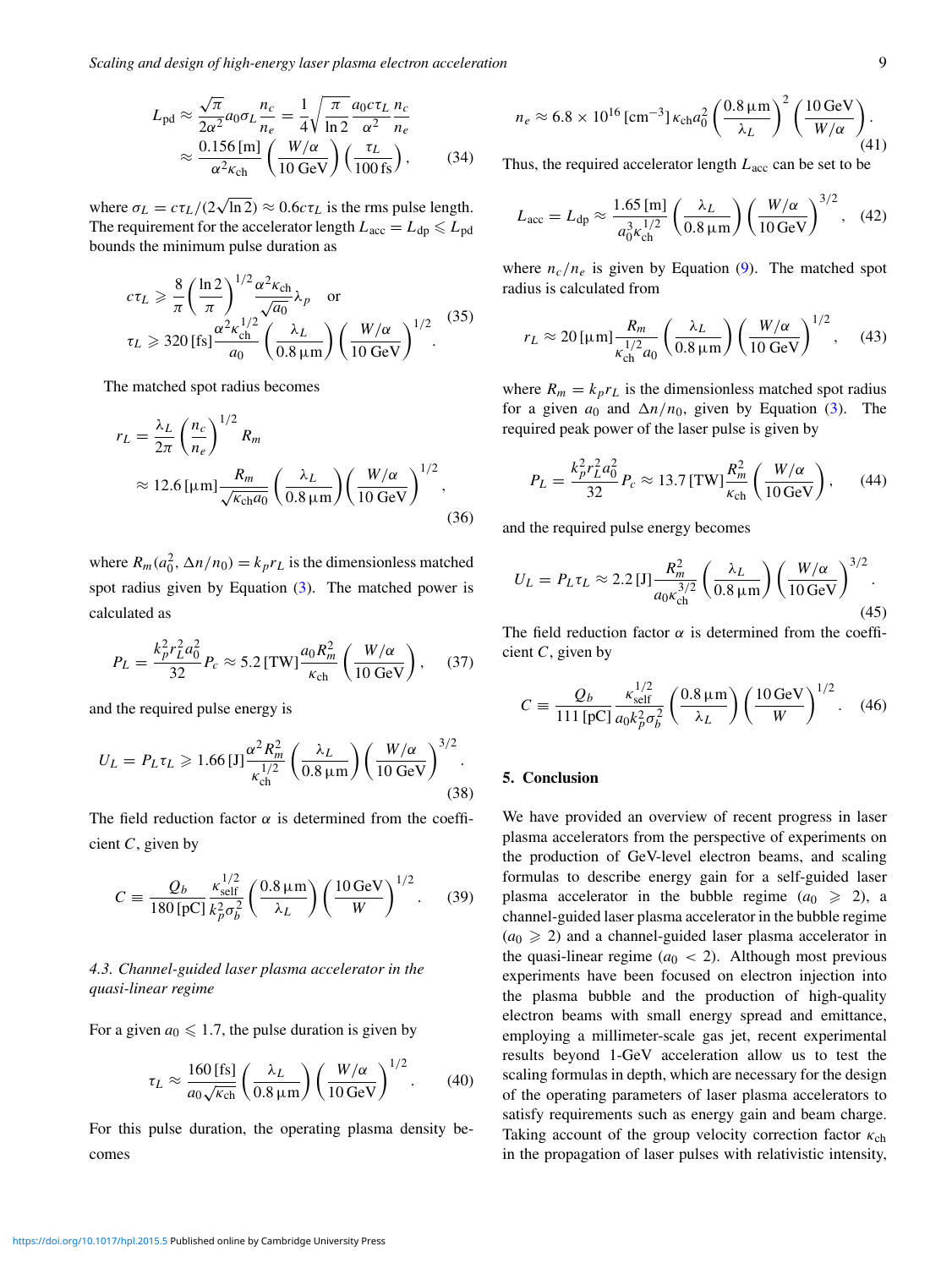characterized by *a*0, through plasma channels, including initially uniform plasma with  $\Delta n/n_0 = 0$  and a preformed plasma channel with  $\Delta n/n_0 \neq 0$ , provides the correct accelerator length equal to the dephasing length as well as the proper operating plasma density. Meanwhile, we found that the accelerating field reduction factor  $\alpha$  due to beam loading can be properly evaluated by applying the resultant scaling formulas to recent experimental results for multi-GeV laser plasma accelerators<sup>[5, 6]</sup>, leading to selfconsistent design parameters for the driving laser pulse achieving the requirement of beam energy and charge. Independently, we confirmed that the accelerating field reduction factor  $\alpha$  can be obtained from the simple analytic formulas Equations  $(20)$ – $(22)$ , indicating good agreement with that obtained from 3D PIC simulation results $[16, 38]$ . A further detailed analysis on the beam loading effects such as bunch length and shape that affect the accelerating fields, energy gain and energy spread will be pursued in future work.

### Acknowledgements

This work was supported by Project Code IBS-R012-D1. K. Nakajima was also supported by the National Natural Science Foundation of China (Project No. 51175324).

## References

- 1. T. Tajima and J. M. Dawson, Phys. Rev. Lett. 43, 267 (1979).
- 2. W. P. Leemans, B. Nagler, A. J. Gonsalves, C. Toth, K. Nakamura, C. G. R. Geddes, E. Esarey, C. B. Schroeder, and S. M. Hooker, Nat. Phys. 2, 696 (2006).
- 3. C. E. Clayton, J. E. Ralph, F. Albert, R. A. Fonseca, S. H. Glenzer, C. Joshi, W. Lu, K. A. Marsh, S. F. Martins, W. B. Mori, A. Pak, F. S. Tsung, B. B. Pollock, J. S. Ross, L. O. Silva, and D. H. Froula, Phys. Rev. Lett. 105, 105003 (2010).
- 4. H. Lu, M. Liu, W. Wang, C. Wang, J. Liu, A. Deng, J. Xu, C. Xia, W. Li, H. Zhang, X. Lu, C. Wang, J. Wang, X. Liang, Y. Leng, B. Shen, K. Nakajima, R. Li, and Z. Xu, Appl. Phys. Lett. 99, 091502 (2011).
- 5. X. Wang, R. Zgadzaj, N. Fazel, Z. Li, S. A. Yi, X. Zhang, W. Henderson, Y. Y. Chang, R. Korzekwa, H. E. Tsai, C. H. Pai, H. Quevedo, G. Dyer, E. Gaul, M. Martinez, A.C. Bernstein, T. Borger, M. Spinks, M. Donovan, V. Khudik, G. Shvets, T. Ditmire, and M. C. Downer, Nature Commun. 4, 1988 (2013).
- 6. H. T. Kim, K. H. Pae, H. J. Cha, I. J. Kim, T. J. Yu, J. H. Sung, S. K. Lee, T. M. Jeong, and J. Lee, Phys. Rev. Lett. 111, 165002 (2013).
- 7. T. Kameshima, W. Hong, K. Sugiyama, X. Wen, Y. Wu, C. Tang, Q. Zhu, Y. Gu, B. Zhang, H. Peng, S.-i. Kurokawa, L. Chen, T. Tajima, T. Kumita, and K. Nakajima, Appl. Phys. Exp. 1, 066001 (2008).
- 8. S. Karsch, J. Osterhoff, A. Popp, T. P. Rowlands-Rees, Z. Major, M. Fuchs, B. Marx, R. Hörlein, K. Schmid, L. Veisz, S. Becker, U. Schramm, B. Hidding, G. Pretzler, D. Habs, F. Grüner, F. Krausz, and S. M. Hooker, New J. Phys. 9, 415 (2007).
- 9. O. Lundh, J. Lim, C. Rechatin, L. Ammoura, A. Ben-Ismail, X. Davoine, G. Gallot, J. P. Goddet, E. Lefebvre, V. Malka, and J. Faure, Nat. Phys. 7, 219 (2011).
- 10. N. A. M. Hafz, T. M. Jeong, I. W. Choi, S. K. Lee, K. H. Pae, V. V. Kulagin, J. H. Sung, T. J. Yu, K.-H. Hong, T. Hosokai, J. R. Cary, D.-K. Ko, and J. Lee, Nat. Photon. 2, 571 (2008).
- 11. J. S. Liu, C. Q. Xia, W. T. Wang, H. Y. Lu, C. Wang, A. H. Deng, W. T. Li, H. Zhang, X. Y. Liang, Y. X. Leng, X. M. Lu, C. Wang, J. Z. Wang, K. Nakajima, R. X. Li, and Z. Z. Xu, Phys. Rev. Lett. 107, 035001 (2011).
- 12. B. B. Pollock, C. E. Clayton, J. E. Ralph, F. Albert, A. Davidson, L. Divol, C. Filip, S. H. Glenzer, K. Herpoldt, W. Lu, K. A. Marsh, J. Meinecke, W. B. Mori, A. Pak, T. C. Rensink, J. S. Ross, J. Shaw, G. R. Tynan, C. Joshi, and D. H. Froula, Phys. Rev. Lett. 107, 045001 (2011).
- 13. A. Pak, K. A. Marsh, S. F. Martins, W. Lu, W. B. Mori, and C. Joshi, Phys. Rev. Lett. 104, 025003 (2010).
- 14. C. McGuffey, A. G. R. Thomas, W. Schumaker, T. Matsuoka, V. Chvykov, F. J. Dollar, G. Kalintchenko, V. Yanovsky, A. Maksimchuk, K. Krushelnick, V. Y. Bychenkov, I. V. Glazyrin, and A. V. Karpeev, Phys. Rev. Lett. 104, 025004 (2010).
- 15. C. Xia, J. Liu, W. Wang, H. Lu, W. Cheng, A. Deng, W. Li, H. Zhang, X. Liang, Y. Leng, X. Lu, C. Wang, J. Wang, K. Nakajima, R. Li, and Z. Xu, Phys. Plasmas 18, 113101 (2011).
- 16. S. F. Martins, R. A. Fonseca, W. Lu, W. B. Mori, and L. O. Silva, Nat. Phys. 6, 311 (2010).
- 17. J.-L. Vay, C. G. R. Geddes, E. Esarey, C. B. Schroeder, W. P. Leemans, E. Cormier-Miche, and D. P. Grote, Phys. Plasmas 18, 123103 (2011).
- 18. M. Tzoufras, C. Huang, J. H. Cooley, F. S. Tsung, J. Vieira, and W. B. Mori, J. Plasma Phys. 78, 401 (2012).
- 19. C. B. Schroeder, E. Esarey, C. G. R. Geddes, C. Benedetti, and W. P. Leemans, Phys. Rev. ST Accel. Beams 13, 101301 (2010).
- 20. K. Nakajima, A. Deng, X. Zhang, B. Shen, J. Liu, R. Li, Z. Xu, T. Ostermayr, S. Petrovics, C. Klier, K. Iqbal, H. Ruhl, and T. Tajima, Phys. Rev. ST Accel. Beams 14, 091301 (2011).
- 21. K. Nakajima, H. Lu, X. Zhao, B. Shen, R. Li, and Z. Xu, Chin. Opt. Lett. 11, 013501 (2013).
- 22. N. Blanchot, E. Bar, G. Behar, C. Bellet, D. Bigourd, F. Boubault, C. Chappuis, H. Coïc, C. Damiens-Dupont, O. Flour, O. Hartmann, L. Hilsz, E. Hugonnot, E. Lavastre, J. Luce, E. Mazataud, J. Neauport, S. Noailles, B. Remy, F. Sautarel, M. Sautet, and C. Rouyer, Opt. Express 18, 10088 (2010).
- 23. W. Leemans, C. G. R. Geddes, J. Faure, Cs. Toth, J. van ´ Tilborg, C. B. Schroeder, E. Esarey, and G. Fubiani, Phys. Rev. Lett. 91, 074802 (2003).
- 24. S. Kneip, C. McGuffey, J. L. Martins, S. F. Martins, C. Bellei, V. Chvykov, F. Dollar, R. Fonseca, C. Huntington, G. Kalintchenko, A. Maksimchuk, S. P. D. Mangles, T. Matsuoka, S. R. Nagel, C. A. J. Palmer, J. Schreiber, K. Ta Phuoc, A. G. R. Thomas, V. Yanovsky, L. O. Silva, K. Krushelnick, and Z. Najmudin, Nat. Phys. 6, 980 (2010).
- 25. K. Nakajima, M. Kando, T. Kawakubo, T. Nakanishi, and A. Ogata, Nucl. Instrum. Methods A 375, 593 (1996).
- 26. F. Grüner, S. Becker, U. Schramm, T. Eichner, M. Fuchs, R. Weingartner, D. Habs, J. Meyer-Ter-Vehn, M. Geissler, M. Ferrario, L. Serafini, B. Van der Geer, H. Backe, W. Lauth, and S. Reiche, Appl. Phys. B 86, 431 (2007).
- 27. K. Nakajima, Nat. Phys. 4, 92 (2008).
- 28. K. Nakajima, A. H. Deng, H. Yoshitama, Nasr A. M. Hafz, H. Y. Lu, B. F. Shen, J. S. Liu, R. X. Li, and Z. Z. Xu, *Free Electron Laser* S. Varró, ed. Vol. 119 (InTech, Rijeka, Croatia, 2012), Ch. 5.